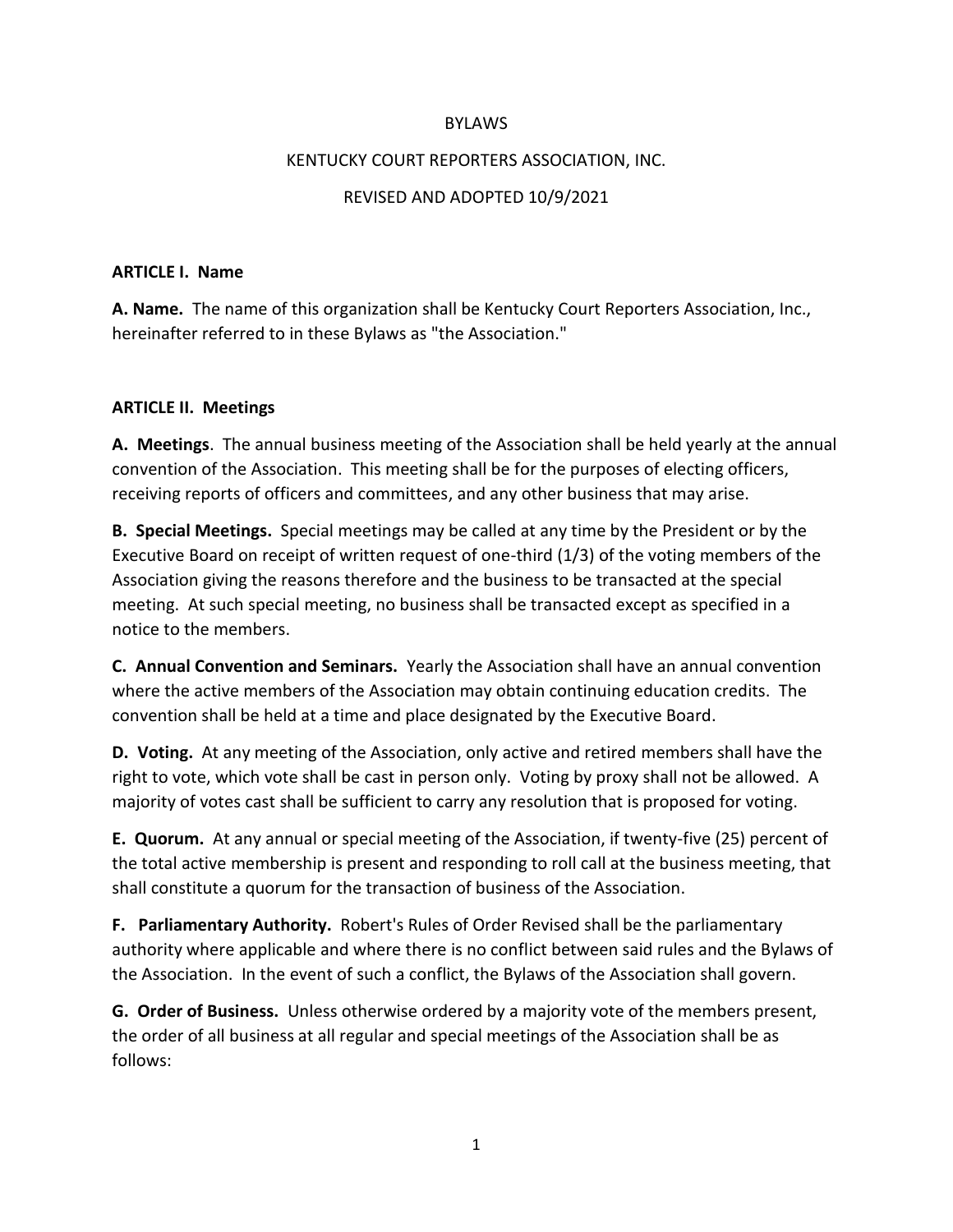- 1. Review of minutes.
- 2. Reports and statements of officers and committees.
- 3. Unfinished business.
- 4. Election of Executive Board (when scheduled).
- 5. New or miscellaneous business.

#### **ARTICLE III. Executive Board**

**A.** The Executive Board shall be the governing board of the Association and shall establish policies and procedures and administer all affairs and activities of the Association. The Executive Board shall consist of the President, Vice President, Treasurer, Secretary, Immediate Past President, and four (4) directors. If necessary, Secretary and Treasurer may be held by one active or retired member and the duties combined. In that instance, there shall only be three (3) directors on the Executive Board. The chairman of each standing committee will serve in an advisory capacity to the Executive Board, but will have no vote in matters before the Executive Board.

**B. Election and Term of Office.** Elected officers of the Executive Board shall be elected by the membership at the annual meeting of the Association for a term of one (1) year, not exceeding two (2) consecutive years. The term of each officer shall begin at the close of the annual meeting at which the officer is elected. The officer shall serve until the election of a successor or until such time as a vacancy shall occur in accordance with these Bylaws. No elected officer shall serve for more than two (2) consecutive terms in the same office.

**C. Executive Board Meetings.** The Executive Board shall hold meetings at least quarterly. Such meetings shall be scheduled by the President. All active members of the Association shall be notified of the time and location fourteen (14) days prior to the meeting.

Any member of the Association shall be allowed to place items on the agenda for the Board to consider. Any member requesting to make a presentation to the Executive Board must provide in writing to the Secretary or President or Administrative Director, if appropriate, a request to be placed on the agenda, a summary of the presentation to be made to the Board, and a list of those members wishing to speak on the presentation. This information must be supplied at least seven (7) days prior to the meeting. An agenda of such meetings shall be circulated to all members of the Association at least three (3) days prior to the meeting.

The President may, at his/her discretion, schedule at least one monthly teleconference or videoconference meeting for Board members only. This meeting is for planning purposes and any other necessary functions.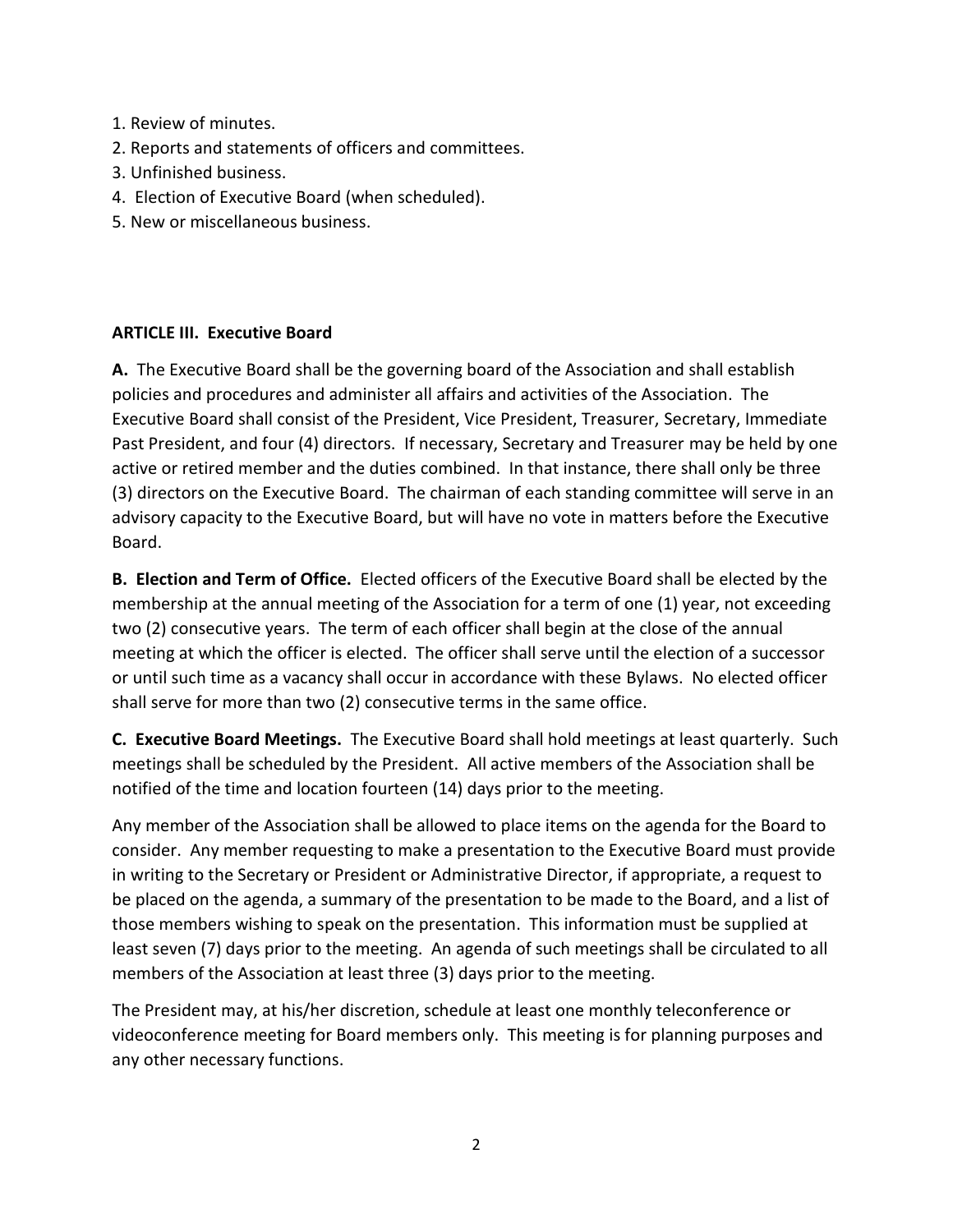Five (5) members of the Executive Board shall constitute a quorum at the monthly or quarterly meeting, and the President shall act as chairman of the Executive Board. Any members of the Executive Board may attend a Board meeting by teleconference or videoconference and be allowed to comment on issues during discussion. Any member who wishes to attend by teleconference or videoconference shall notify the President at least two (2) days in advance of the Board meeting so that arrangements can be made for remote attendance. The member who attends by teleconference or videoconference shall be counted as present and part of the quorum and may vote on issues. In the event of unresolved technical difficulties on the part of said teleconference or videoconference attendee, the Board may continue the meeting in absence of said attendee.

**D. Eligibility.** No person shall be eligible to hold office in the Association who is not an active or retired member at the time of election or appointment.

**E. Vacancies.** The Executive Board shall have the power to declare a vacancy in any office or chairmanship in the event of:

1. The inability of that officer or chairman to actively perform the duties and functions of that office, or

2. Absence from three (3) consecutive meetings of the Executive Board.

With the exception of the office of President, any vacancy on the Executive Board shall be filled as follows: The Nominating Committee shall select a member to fill the vacancy of any elective office for the unexpired term of that officer and submit that name to the Executive Board for approval.

**F. Nominations.** Nominations for all officers shall be made at the annual meeting of the Association at which elections are held. As outlined in Article IV below, the Immediate Past President shall be chairman of the nominating committee.

## **ARTICLE IV. Duties of Executive Board**

**A. President.** The President shall preside at all meetings of members and the Executive Board, and perform generally all duties usually incident to such office, and such other and further duties as may be from time to time required by the members or Executive Board.

The President shall be the representative of the Association to the Annual Convention of the National Court Reporters Association and shall make a full report of the convention proceedings at the next regular meeting of the Association. The Executive Board and the President shall designate one (1) other Board members to attend the convention with the President. The expenses of the President and the designee, or any portion thereof in attending such convention, shall be reimbursed upon approval by the Executive Board in a reasonable amount, taking into consideration the necessary expenses incurred and the financial status of the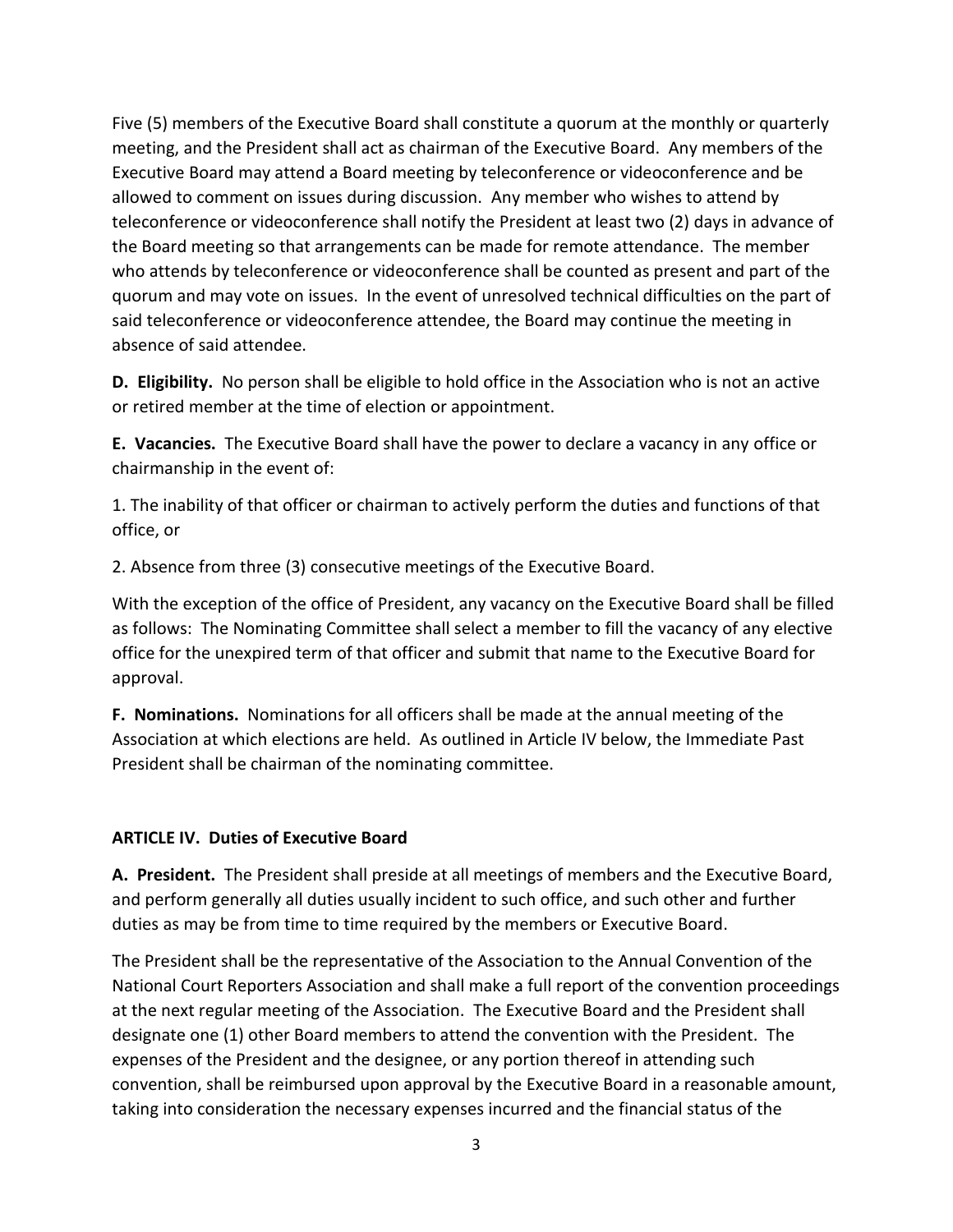Association. However, the total amount of reimbursement for two Board members to attend the NCRA Convention shall not exceed \$3,000.00. In the event the President is unable to attend the National Convention, the Executive Board and the President shall designate a representative to so attend and such representative shall have the same duties and be entitled to the same reimbursement as provided in this section.

**B. Vice President.** The Vice President shall perform all the duties of the President in case of the latter's absence or disability and shall perform such other duties as assigned by the President. In case both the President and Vice President are absent or unable to perform their duties, the members or Executive Board, as the case may be, may appoint a President Pro Tem.

The Vice President, along with the President, shall appoint such committees as may be necessary to conduct the business of the Association, each committee to consist of not less than two (2) members, either active or retired, with one member being named as chair. The Vice President, along with the President, shall also appoint one member of the Executive Board to serve on one or more committees in an advisory role only.

**C. Secretary.** The Secretary shall keep an accurate record of all transactions of the members and Executive Board, shall give all notices required by law and all notices provided by the Bylaws of the Association, shall keep a proper Secretary's book, and shall properly record therein all minutes of Association and Executive Board meetings and such other matters as shall be proper and necessary, and generally perform such duties as may be required by the members or Executive Board.

The Secretary, along with the President, shall prepare the agenda of the quarterly meetings of the Executive Board, and the Secretary shall obtain all committee reports and prepare a package containing the agenda and reports and make the necessary arrangements for the same to be distributed to all members at least fifteen (15) days prior to the meeting. If necessary, the Secretary and Treasurer can be one member, either active or retired, known as Secretary/Treasurer to perform the duties of both offices.

At the expiration of the term of office, the Secretary shall deliver all books, papers and property of the Association to the succeeding Secretary.

**D. Treasurer.** The first duty of the Treasurer shall be to obtain a bond to insure the actions of the Treasurer while in office and while handling the accounts and funds of the Association. The Treasurer shall collect all dues and assessments of the Association and shall make disbursements, making a report to the membership at all meetings and an annual written report for the annual meeting. The Treasurer shall comply with all federal and state tax laws. The Treasurer shall sign all contracts which bind the Association financially, such as contracts at state parks or hotels where seminars or the annual convention are to be held.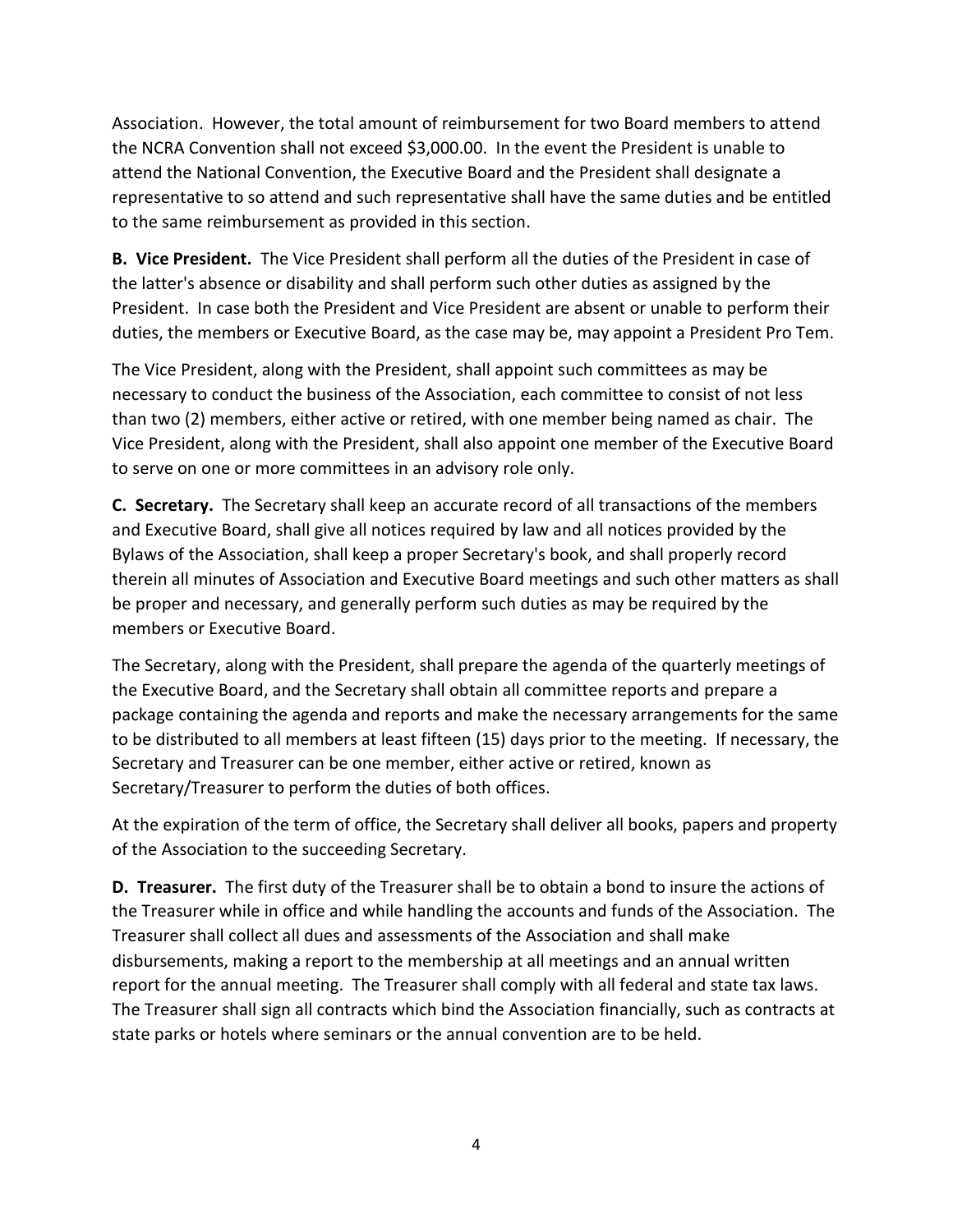**E. Directors.** Each Director shall have duties and goals assigned by the Executive Board. Directors shall have the discretion to delegate any duties they deem necessary in order to satisfactorily perform their functions.

**F. Immediate Past President.** The Immediate Past President shall serve on the Executive Board in an advisory role and perform any other necessary functions as agreed upon. The Immediate Past President shall also be chairman of the nominating committee. At the Annual Convention of the membership this committee shall submit a list of members to serve as the Executive Board for the upcoming year for approval.

**G. Removal.** Any Officer of the Association may be removed by a three-fourths (3/4) vote of the Board of Directors at a meeting at which a quorum is present whenever in its judgment the best interests of the Association would be served thereby. Such removal shall be without prejudice to the contract rights, if any, of the person so removed.

# **ARTICLE V. Administrative Director**

**A.** The Executive Board may hire, if it deems necessary and the funds are available, an Administrative Director who will serve at the discretion of the Executive Board. The Administrative Director will oversee the office of the Association and will perform those duties as outlined in the job description approved by the Executive Board.

## **ARTICLE VI. Committees**

The Vice President, along with the President, shall appoint those committees necessary as outlined in Article IV, Section B.

## **ARTICLE VII. Membership**

**A. Classes of Members.** The membership shall consist of the following classes: active members, associate members, retired members, honorary members, student members, vendor members.

**B. Active Members.** The following classes of persons shall be eligible for active membership in the Association.

1. Any reputable and competent stenographic court reporter, pen writer or voice writer engaged in the profession of court reporting for a period of not less than one (1) year prior to making application for admission as a member; or

2. Any person who is the holder of a Certified Shorthand/Court Reporter Certificate issued pursuant to a certification or licensing act under federal or state law; or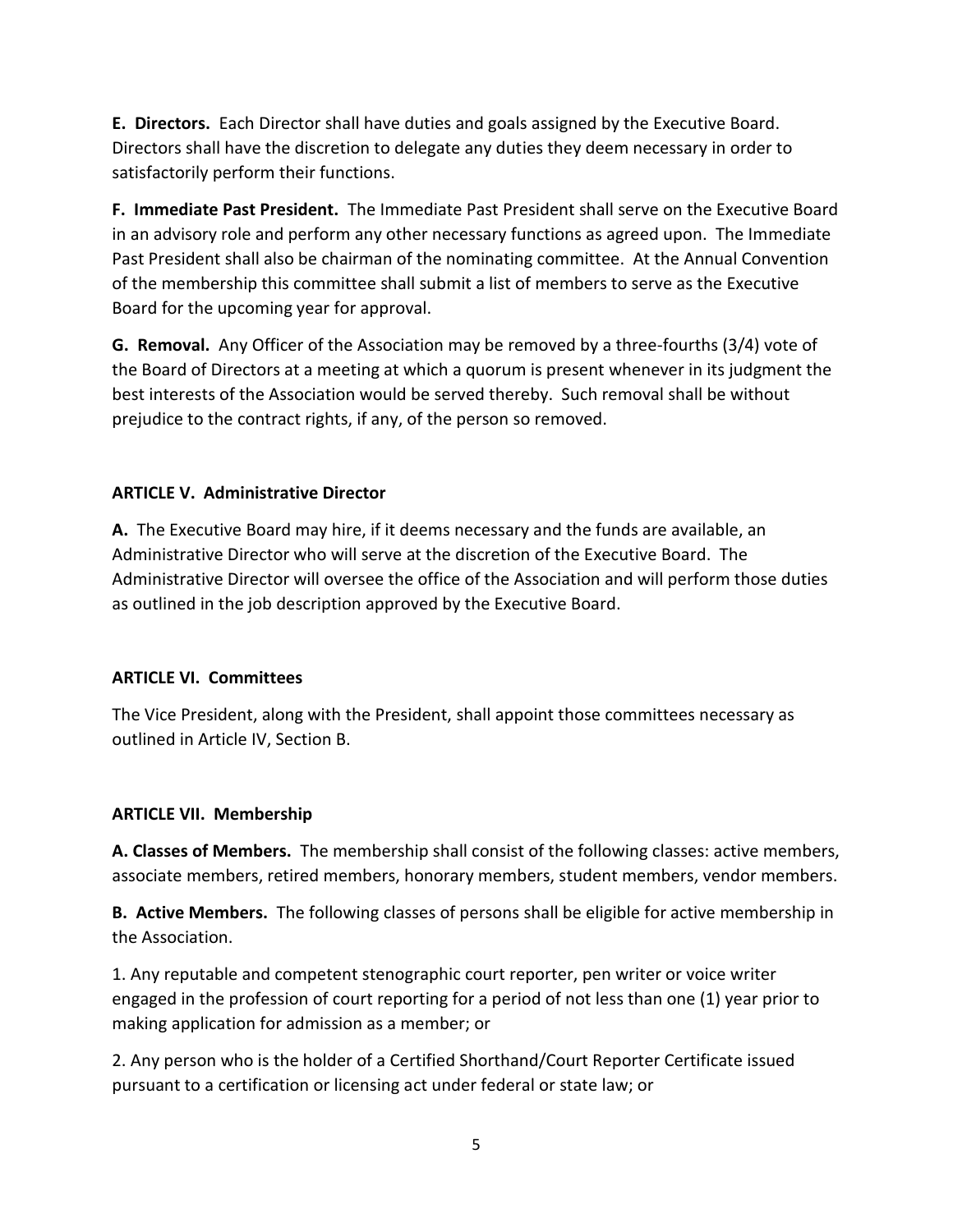3. Any person who has attained the certification of Registered Professional Reporter, Registered Merit Reporter or Certified Realtime Reporter from the National Court Reporters Association; or Certified Verbatim Reporter, Realtime Verbatim Reporter, Registered CART Provider, Registered Broadcast Captioner - Master, from the National Verbatim Reporters Association.

4. Any person who has graduated from an NCRA approved court reporting school.

**C. Associate Members.** The following classes of persons shall be eligible for associate membership in the Association.

1. A videographer who provides legal video services.

2. Anyone professionally associated with or employed by a member of the Association whose application is endorsed by an active member in good standing.

3. A teacher of steno court reporting or anyone connected in an official capacity with a school or college conducting a steno court reporting course may become an associate member.

**D. Retired Members.** Any member in good standing who has retired from the active practice of court reporting, whether by machine or pen, and who has paid association dues for a period of thirty (30) years may become, upon application to the Secretary sixty (60) days prior to retirement, a retired member of the Association. Once the application is approved by the Executive Board, the retired member shall pay one-half of the amount of yearly dues and will retain his/her CCR status, if applicable, but not be required to earn additional CEU's.

**E. Honorary Members.** The following persons shall be eligible for honorary membership in the Association.

1. Any person who has attained a high rank in the reporting profession as a practitioner of the art of court reporting or as a benefactor of the profession, but who is not in the active practice of court reporting, upon recommendation of the Executive Board, may be elected an honorary member provided two-thirds (2/3) of the members present and voting at an annual meeting confirm such recommendation.

**F. Student Members.** The following persons shall be eligible for student membership in the Association.

1. Any person who is currently enrolled in an approved court reporting educational program; or

2. Any person who is currently serving an internship in court reporting; or

3. Any person who has graduated from an NCRA approved court reporting school and has been engaged in the practice of court reporting for less than one (1) year.

**G. Vendor Members.** Any firm or corporation engaged in promoting products or services to Association members.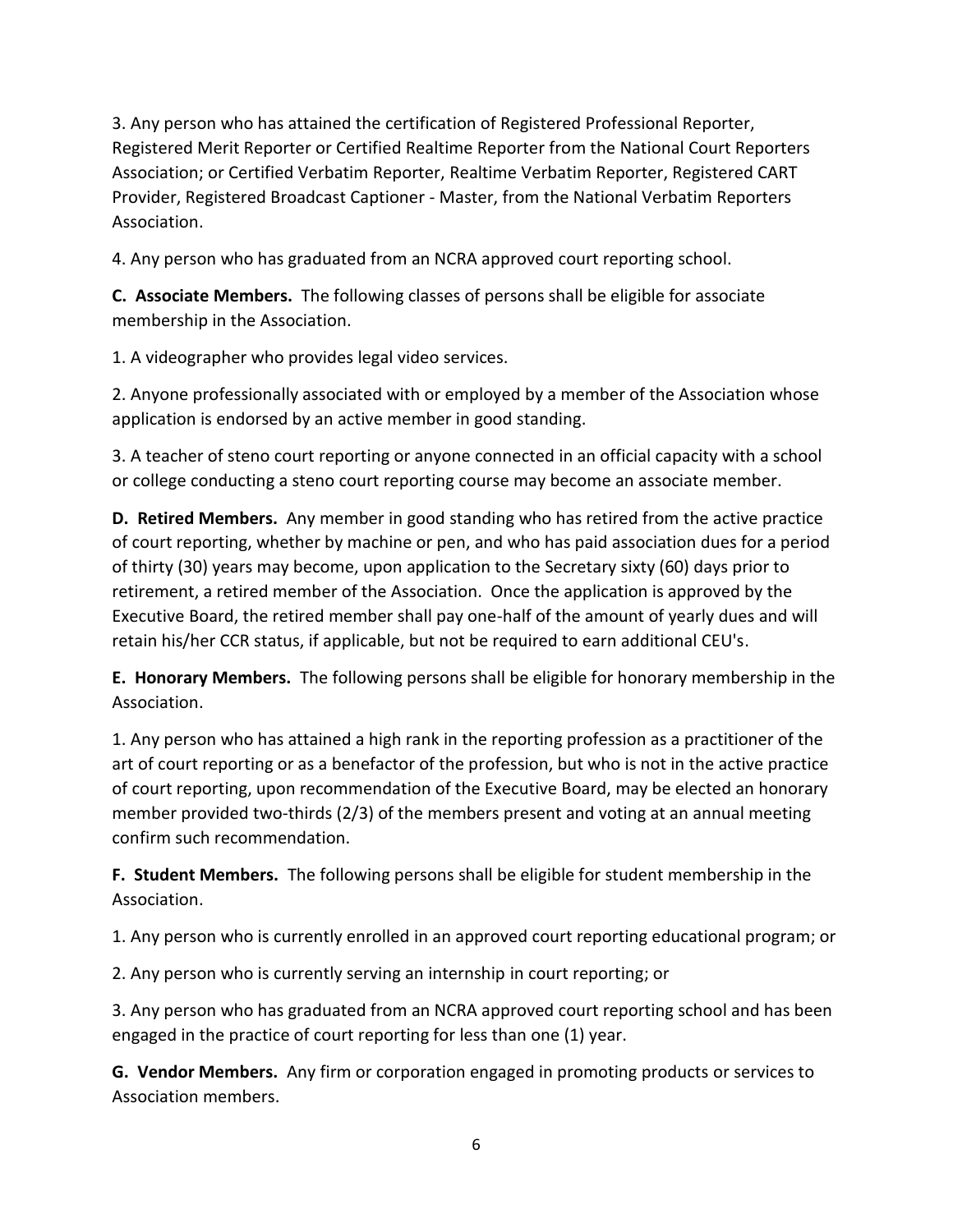**H. Privileges.** All classes of members shall enjoy the privileges of the Association except where certain privileges are specifically restricted to a specific class of member in these Bylaws.

**I. Voting Rights.** Only members shall be eligible to vote. Only members shall be eligible to hold an elective office.

**J. Membership Application Procedure.** Applications for membership shall be in writing, stating the name and residence of the applicant, shall be signed by the applicant, and shall comply with all requirements contained in the application. All applications for membership, with payment of one (1) year's dues for that current calendar year, shall be filed with the Secretary or President or Administrative Director, if applicable. The Secretary or President or Administrative Director, if applicable, shall make arrangements for the application for membership to be submitted to the membership committee for approval. Once the membership committee has approved the application, then the application is forwarded to the Executive Board for approval.

The Executive Board shall vote to approve all applications for membership; shall receive, consider and keep confidential all communications in reference to such applications, and shall vote separately upon each name submitted. All proceedings of the Executive Board relative to applicants for membership shall be confidential, and the minutes of the meeting relating to membership shall be sealed and kept confidential. A person shall become a member of the Association only upon the favorable vote of two-thirds (2/3) or more of the Executive Board. The Executive Board may vote by email on an application, which vote will then be noted separately by the Secretary and included in the minutes for the next meeting of the Executive Board.

No person whose name has been proposed for membership and who has been rejected by the Executive Board shall be renominated within a period of twelve (12) months from the date of such rejection.

## **ARTICLE VIII. Dues**

**A. Annual Dues.** Each active member of the Association shall pay annual membership dues in the amount determined by the Executive Board. The Executive Board shall determine and approve the amount of the annual dues for the Association and may increase or decrease such amounts as necessary. Such dues shall become due and payable to the Treasurer on January 1 of each year. A grace period to pay dues is allowed until January 15 of each year. However, if dues are not paid by January 15 then the annual dues are subject to a \$25.00 late fee until March 1. If dues are not paid by March 1 then suspension of membership may occur as provided in Article IX.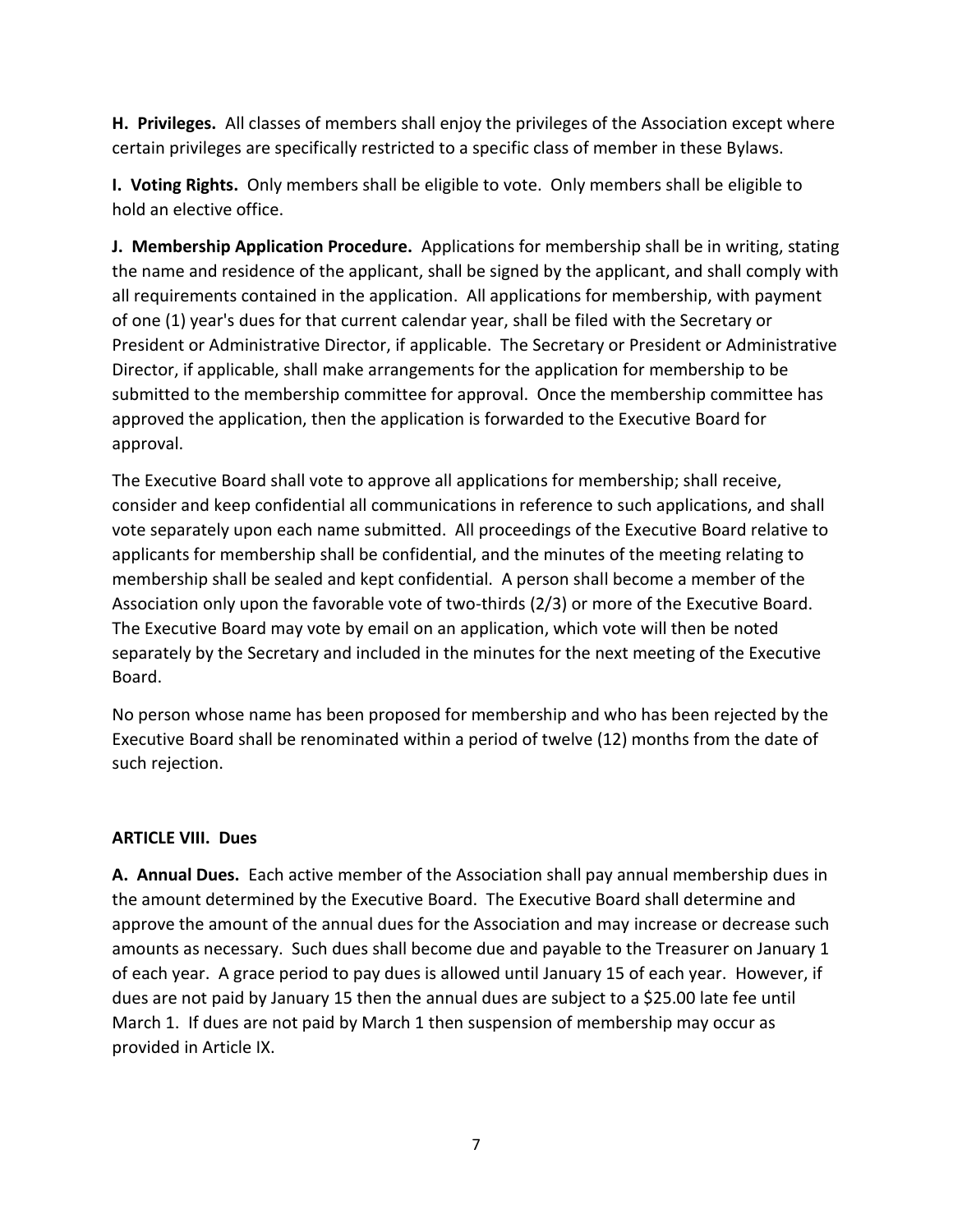Any active member may request the Executive Board to allow a payment plan not to exceed two (2) payments by March 1 for annual dues. This request must be made in writing and approved by the Executive Board.

Each associate member, student member and retired member shall pay annual dues in an amount not to exceed one-half (1/2) the annual dues of an active member. Such dues shall become due and payable to the Treasurer on January 1 of each year.

Honorary members shall pay no dues.

Vendor members shall pay annual dues in the amount determined by the Executive Board. Such dues shall become due and payable to the Treasurer on January 1 of each year.

**B. Other Charges.** Assessments may be levied upon the members of the Association by a majority vote of the Executive Board.

**C. Delinquent Members.** The names of all delinquent members failing to pay their dues by March 2nd of each year shall be reported to the Executive Board by the Treasurer as delinquent and subject to suspension. The Executive Board may, at any regular or special meeting or by email thereafter take such action as prescribed in Article IX relating to discipline, including suspension.

**D. Funds Collected.** All funds collected by the Treasurer of the Association shall be deposited in a bank to be designated by the Treasurer to the credit of the Association. Payment of all bills shall be by check, to be signed by the Treasurer of the Association.

## **ARTICLE IX. Discipline**

**A. Suspension and Expulsion.** Suspension shall apply only to those members committing nonpayment of dues and their reinstatement shall be governed by the Bylaws relating to nonpayment of dues. Expulsion shall apply to those whose membership is terminated for cause other than nonpayment of dues, and their reinstatement shall be governed only by the Bylaws relating to reconsideration by the Executive Board or by reapplication for membership.

**B. Termination for Nonpayment of Dues.** If any member shall be in default for the payment of dues or indebtedness to the Association as provided in Article VIII thereof after March 2nd of each year, said member shall be suspended and all privileges of membership shall be terminated. Said members suspended for nonpayment of dues may be reinstated at any time prior to the close of that membership year upon payment of the full current year's dues plus the \$25 late fee. The membership of those members who are under suspension for nonpayment of dues at the close of a membership year shall be terminated and they shall be readmitted only by application for membership as provided for in the Bylaws in relation to membership.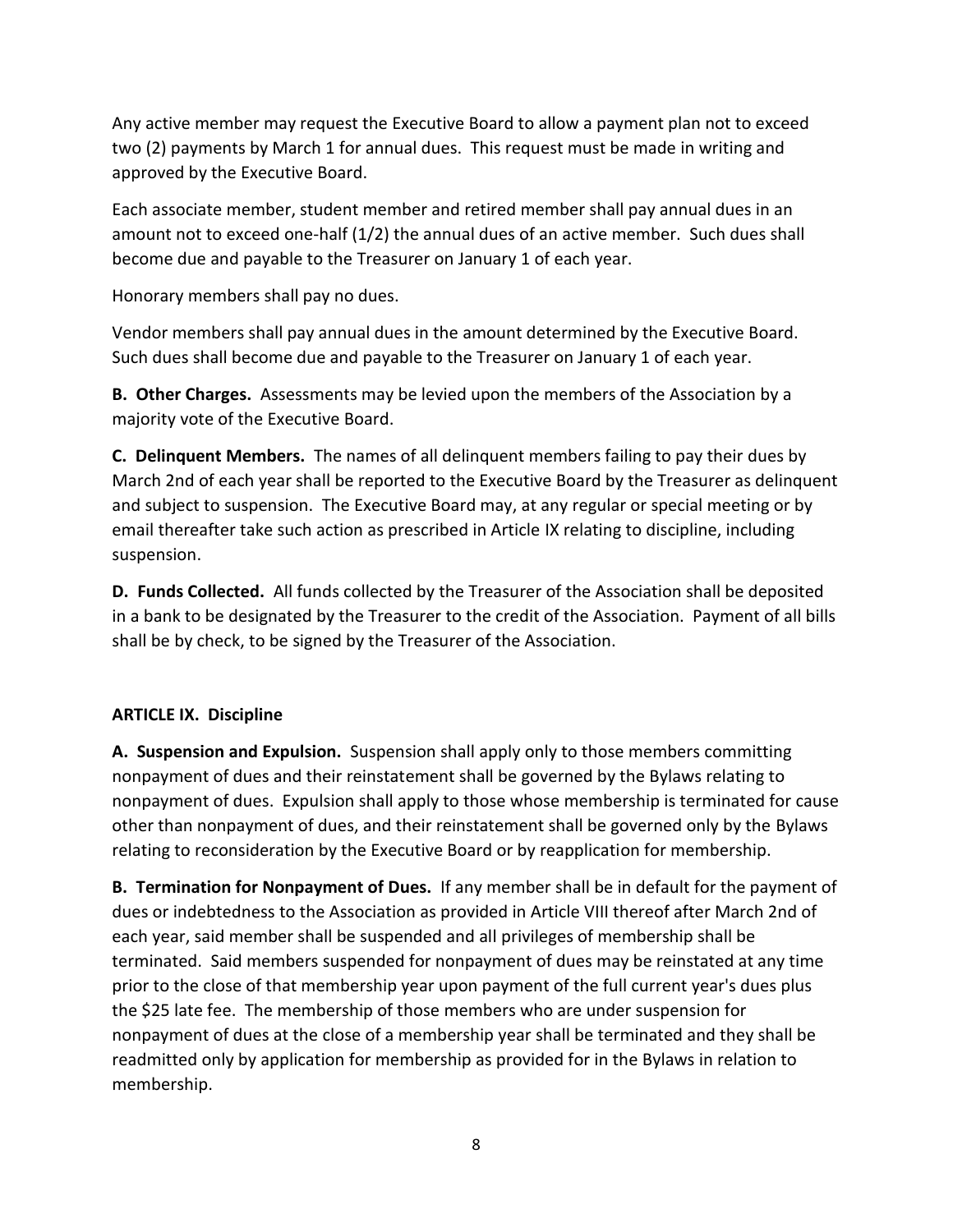**C. Termination for Cause.** If the conduct of any member shall appear to be in willful violation of the Bylaws or other regulations of the Association, the Executive Board may, by the affirmative vote of two-thirds (2/3) of the entire Board, suspend or expel such member.

Before taking such action, a written copy of the charges must be served upon the member by mailing by certified mail, return receipt requested, to the address listed on the membership list and an opportunity given to the member to be heard before the Executive Board in defense. All proceedings before the Executive Board relating to termination shall be private and confidential. A motion to reconsider the suspension or expulsion of a member may be made at the next regular meeting of the Executive Board, but not thereafter. Any member so expelled shall be refused admittance unless readmitted pursuant to the Bylaws regarding admission of members.

# **ARTICLE X. Amendments**

**A. Proposals.** Amendments to the Bylaws shall be proposed in writing to the Executive Board by any member of the Executive Board or by a request signed by five (5) or more voting members of the Association.

**B.** The Executive Board shall authorize the Secretary to submit proposed amendments in writing to the entire membership at least two (2) weeks prior to a meeting, at which time the amendments are to be voted upon.

**C. Voting.** An affirmative vote of two-thirds (2/3) of the members voting shall be required for the adoption of an amendment to the Bylaws.

**D. Adoption.** After adoption by the members, the Secretary shall attach a certificate as to the date of adoption.

## **ARTICLE XI. Indemnification**

The Corporation shall indemnify any current or former member of the Executive Board who necessarily incurs expenses in the defense of any proceedings to which he/she is made a party by reason of holding or having held a position on the Executive Board, unless in such proceeding he/she shall have been adjudged liable for negligence or misconduct in the performance of duty (KRS 273.170). Said indemnification shall extend also to former members of the Executive Board.